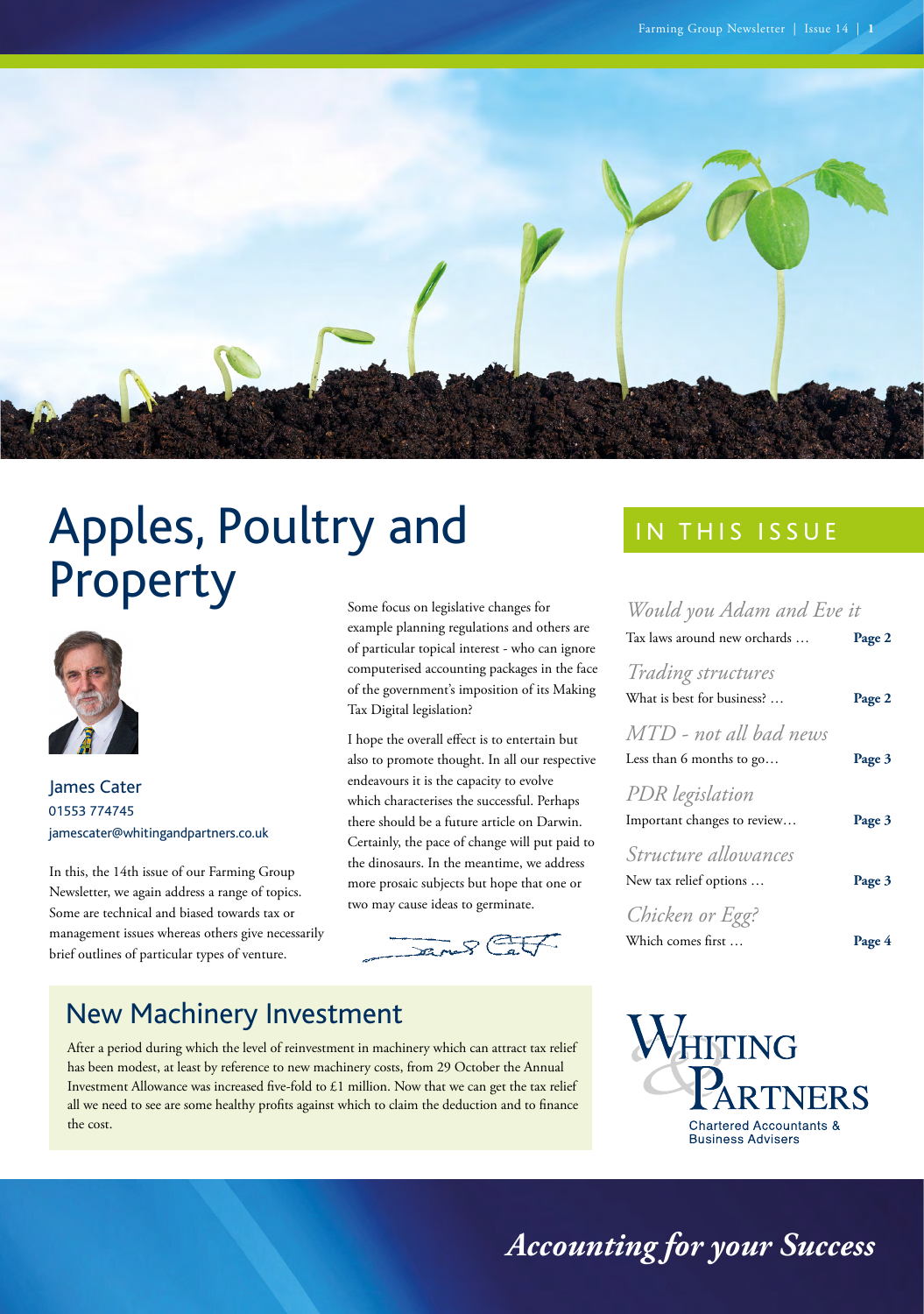## <span id="page-1-0"></span>Would you Adam and Eve it?



Stuart Kierman 01945 584113 [stuartkierman@whitingandpartners.co.uk](mailto:stuartkierman%40whitingandpartners.co.uk?subject=)

Tax laws are curious things highlighted by the treatment of the costs around establishing an orchard. Trees are considered to be owned with the land on which they grow. So, buying an orchard gives no right to a revenue deduction in respect of any established trees or fruit.

Similarly, the initial expenditure incurred by a fruit farmer in planting a new orchard represents capital expenditure and therefore attracts no revenue relief for Income Tax or Corporation Tax.

However, after establishment, subsequent expenditure on cultivations is allowable in full as a deduction from profits.

Similarly, the cost of 'grubbing-up' an old orchard is also treated as being 'capital in nature'.

The peculiarity comes where 'grubbing up' is followed by the replanting of new fruit trees when, on an acre-by-acre basis, both the 'grubbing up' and replanting expenditure is normally allowable as a revenue deduction from profits.

For this to apply, planting must take place within a reasonable time of 'grubbing up' and this is generally interpreted by HM Revenue & Customs as two years, although this Renewals Relief can be claimed even if planting takes place on different land.



The relief is restricted to the extent that the replacement area exceeds the area that was 'grubbed up' although it is not necessary for the fruit type to be the same in the old and new orchards.

Adam and Eve? There have been many suggestions. It wasn't an apple but a pomegranate and we haven't got many pomegranate growers on our books!

## Trading Structures – Take Advice



Philip Peters 01284 752313 [philippeters@whitingandpartners.co.uk](mailto:philippeters%40whitingandpartners.co.uk?subject=)

A question we are often asked is 'which is the best trading structure for a business?'. The answer is, of course, 'it depends'.

For a new business, the choice of Sole Trader, Partnership, Limited company or Joint Venture will depend on the circumstances of the individual or people involved, the requirement for and sources of funding and the importance of having limited liability, should the new business fail.

For a mature business, like a second or third generation family farming enterprise, the same considerations will apply if a new venture is being contemplated. The landscape is broad but it could be growing a specialist crop, collaboration with a neighbouring farmer or diversification into renewable energy, property development or food production and processing.

Selecting the most appropriate structure for the new business demands careful consideration of the issues around taxation. If, for example, losses are anticipated in the early years of a new venture, an unincorporated business may provide earlier tax relief by enabling the offset of losses against other income. On the other hand, if third party equity funding is required or research and development expenditure is planned, then a corporate structure will be essential.

A high-risk venture will almost always be better undertaken by a limited liability company, whereas the family partnership structure may be preferable where the business is low risk but greater flexibility is required for the allocation of profit between partners.

A common message in our newsletters is the importance of seeking professional advice and actually acting on it. In this instance, the choice of business structure is not straightforward and thought must be given to the short, medium and long terms.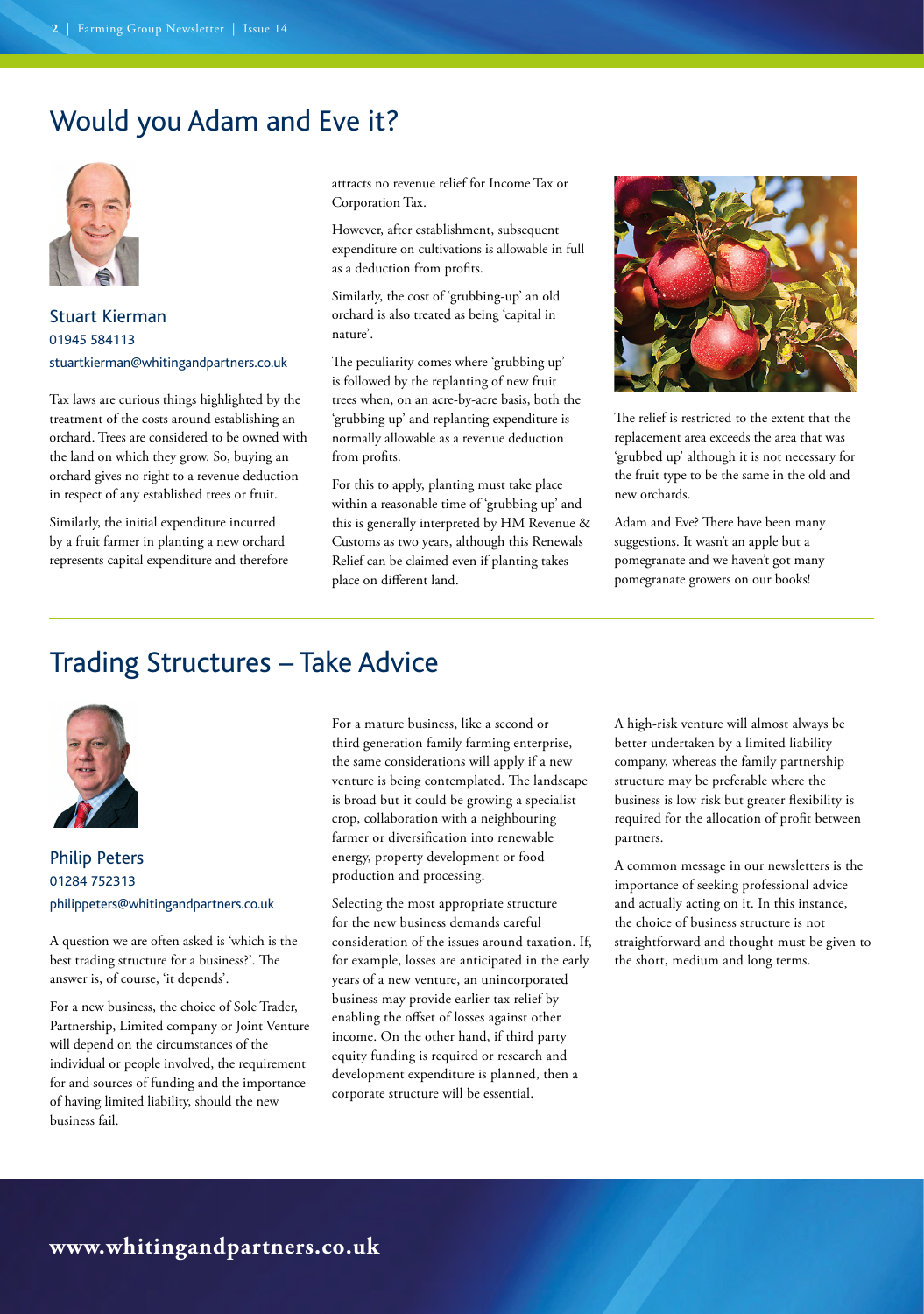## <span id="page-2-0"></span>MTD – Not All Bad News



Ben Kilby 01553 774745 [benkilby@whitingandpartners.co.uk](mailto:benkilby%40whitingandpartners.co.uk?subject=)

Just as night follows day it's reasonable to expect that improved management information will lead to improved management. For that reason, HM Revenue & Custom's imposition of computerised bookkeeping through the MTD - Making Tax Digital - initiative is not entirely bad news.

For years, Farmplan and Landmark have been significant providers of software for rural businesses and the ability of their packages to deal with the vagaries of agricultural trading is proven. Whether it is entering deductions

levied by merchants, reporting either by harvest year or by financial year, enabling machinery costs to be tracked or by linking with field-costing systems for compliance purposes, these packages are established.

New kids on the block Xero and QuickBooks Online, are not aimed at farmers in the same way but do offer many of the features that are offered by their more expensive cousins. Harvest year reporting is achievable and many of the other aspects that set Farmplan and Landmark packages apart can be replicated.

However, the great advantage of these packages is that they are cloud-based, as long as your farm doesn't fall into in an internet black-hole then there is greater flexibility for access to the software. These packages will have their advantages and disadvantages but any farmer now looking to computerise in order to meet the MTD impositions should consider both the desktop-based and cloud alternatives.

## Structures and Buildings Allowance

After seven years when there was no tax encouragement to invest in new farm buildings a new allowance, Structures and Buildings Allowance, offers tax relief on appropriate expenditure, albeit at only 2% per annum. In addition, the relief will be available for the capital cost of improving an existing building. Repairs to an existing building will continue to qualify for full deduction from taxable profits. The key date for this relief is October 29, 2019 as only contracts entered into after this date will attract the relief. On a subsequent sale of a building which has had this relief claimed against it there is no clawback of allowances and the purchaser receives entitlement to take over the remaining years of claim.

## Time to Review Your Property



Stephen Malkin 01553 774745 [stephenmalkin@whitingandpartners.co.uk](mailto:stephenmalkin%40whitingandpartners.co.uk?subject=)

Part of the charm of the countryside may be the sight of ramshackle farmyards with traditional buildings and, often, an unwelcome but picturesque element of disrepair. Less scenic but far more practical are the modern buildings which tend to replace them.

Permitted Development Rights – PDR - were introduced in 2013 and prompted many landowners to re-evaluate their buildings. As storage requirements evolve the revamping of old buildings becomes less practical, indeed often it ceases to be an option. Building a new store enables the full requirements of the business to be met but at a significant cost. This is where PDR may assist.

Recent changes extend the area of a new agricultural building constructed under PDR from 465 square metres to 1000 square metres and allow for the erection and repair of agricultural buildings, installation of farm tracks and other minor developments. Bureaucracy remains, as the need for the new building must be justified and a prior approval process must be completed. However, this should be a 28-day process

compared to the 56-days required for full planning.

Interestingly, Permitted Development Rights for converting agricultural buildings to dwellings, class Q, have also been amended. These now allow for up to five dwellings rather than three and up to 865 square metres of floor space to be converted as a mix of 'larger' and 'smaller' dwellings. To be precise, that's three at 465 square metres each and two at no more than 100square meters each.

Do these two changes herald an era of reinvestment in farm infrastructure as new buildings are financed by the sale of outdated sheds? This will not be suitable for every farm and there remains scope for local authorities to be obstructive but the new rules do encourage a review of the farm estate.